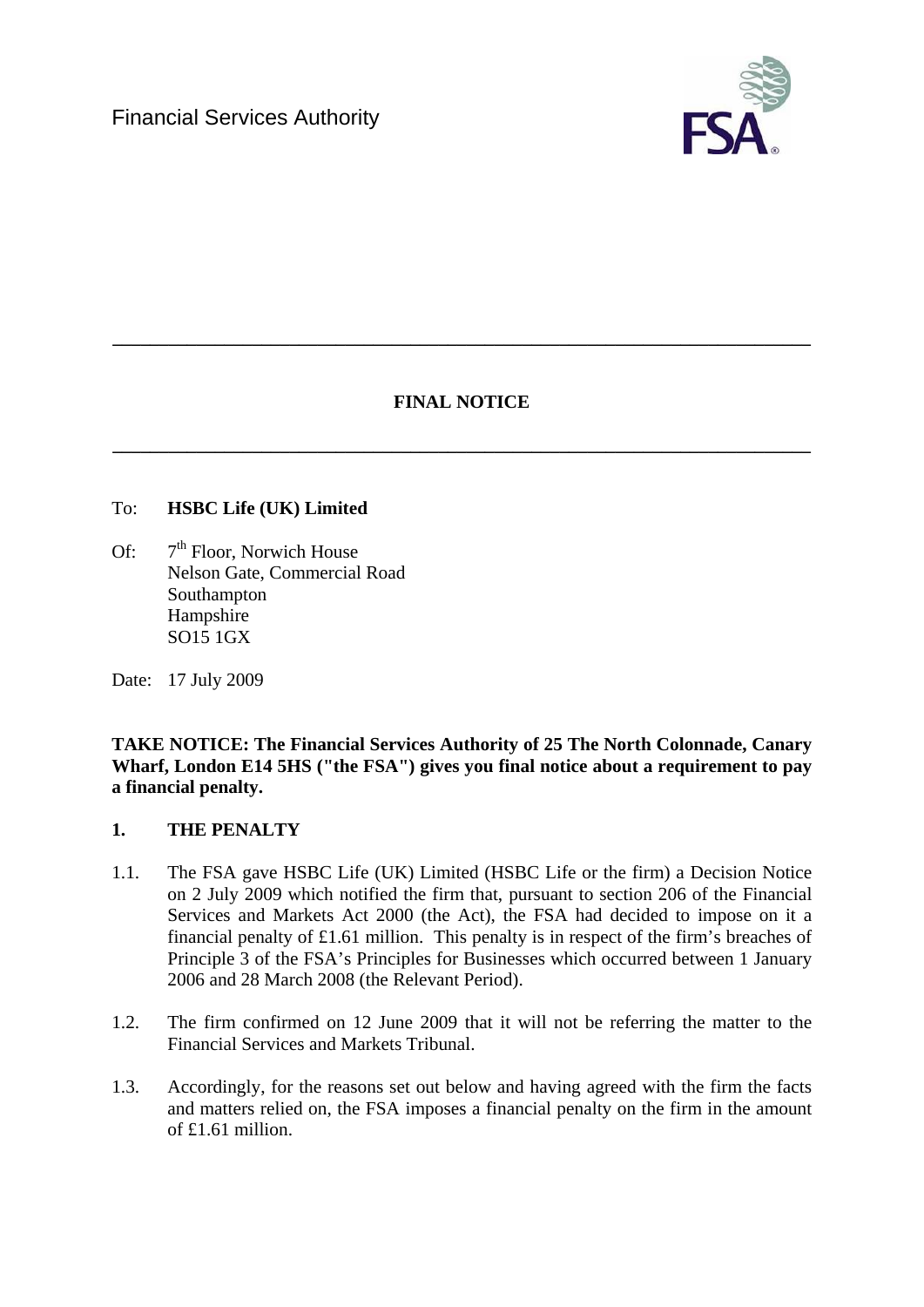1.4. The firm agreed to settle at an early stage of the FSA's investigation. It therefore qualified for a 30% (Stage 1) discount under the FSA's executive settlement procedures. Were it not for this discount, the FSA would have imposed a financial penalty of £2.3 million on HSBC Life.

# **2. REASONS FOR THE ACTION**

- 2.1. In the Relevant Period, HSBC Life breached Principle 3 by failing to take reasonable care to organise and control its affairs responsibly and effectively, with adequate risk management systems. HSBC Life did not take reasonable care to establish and maintain effective systems and controls to manage the risks relating to data security, specifically the risk that confidential customer data might be lost or stolen.
- 2.2. Within particular parts of its business, HSBC Life failed to undertake an adequate assessment of the risks relating to data security, failed to assess whether its existing controls were adequate to manage these risks, and failed to implement adequate and effective procedures, guidance, training and monitoring to address these risks.
- 2.3. In particular HSBC Life failed to ensure that one of its departments had in place adequate and effective procedures, guidance and resources to ensure that:
	- (1) customer data sent to third parties on portable electronic media (e.g. CDs, disks and USB devices) was secure in the event that the data was lost or intercepted; and
	- (2) customer data kept in its offices was at all times secure from the risk of internal fraud or theft.
- 2.4. HSBC Life's failure to properly assess these risks and to implement robust systems and controls to deal with them increased the risk that its business could be used for purposes connected with financial crime and exposed its customers to the risk of being victims of financial crime.
- 2.5. The weak controls surrounding data security resulted in practices that placed customer data at risk of loss or theft in that:
	- (1) HSBC Life's Finance department routinely sent unencrypted CDs containing significant amounts of confidential customer data to third parties by unrecorded delivery; and
	- (2) notwithstanding that access to the firm's offices was securely restricted, confidential customer data held by the same department was routinely kept in unlocked cabinets. This included unencrypted electronic copies of more than 740,000 "live" policies and over 1 million "non-live" policies.
- 2.6. These failures contributed in February 2008 to the loss by HSBC Life's Finance department of an unencrypted CD sent through the post by unrecorded delivery. The CD contained confidential data of 180,000 policy holders. Although some technical skill was required to interpret the data, it included names, ages, sex, dates of birth, smoker status, policy numbers, the same details for joint policy holders, premia and sums assured. Although a member of staff was aware that the CD had not arrived on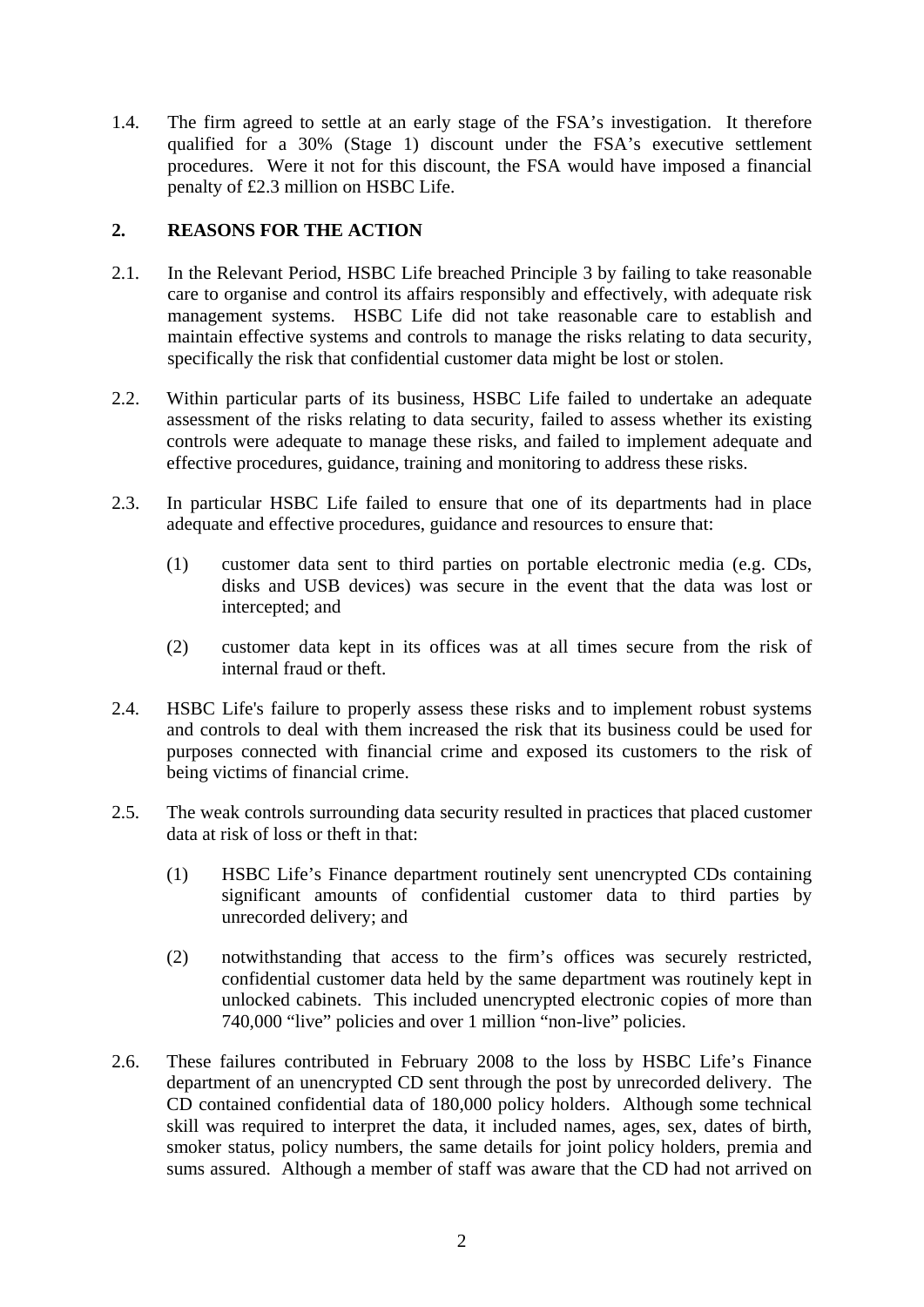11 February 2008, its loss was not formally escalated within HSBC Life until over a month later, on 20 March 2008.

- 2.7. The FSA considers these failings to be particularly serious because:
	- (1) During the Relevant Period, HSBC Life had over 740,000 customers. This included not only individual customers but also corporate customers where large numbers of individuals participated in corporate life, investment and insurance schemes or policies. All of these individuals are entitled to rely on HSBC Life to take reasonable care to ensure the security of customer data entrusted to it. The failure to have appropriate data security controls had the potential to expose these individuals to the risk of identity theft and financial loss.
	- (2) The failures occurred following a period of heightened awareness of financial crime issues as a result of government initiatives, increasing media coverage and a FSA campaign about the importance of financial crime within the financial services sector. Further, HSBC Life was aware that data security and the associated risks of fraud and identity theft were increasing problems for the financial services industry but failed to take sufficient steps within the Relevant Period to ensure that all of its data security procedures were adequate and robust enough to prevent customer data being mislaid and potentially released into the public domain.
- 2.8. The cumulative impact of the failings represented a material risk to the FSA objective of protecting customers and reducing financial crime.
- 2.9. HSBC Life's failures therefore merit the imposition of a significant financial penalty. In deciding upon the level of disciplinary sanction, the FSA recognises that:
	- (1) in response to the data loss incident HSBC Life reported the matter to the FSA, contacted all 180,000 individuals affected by the data loss and strengthened its caller identification procedures; and
	- (2) the firm subsequently notified the FSA about deficiencies in its controls surrounding data security.
- 2.10. In addition, HSBC Life has taken significant and proactive steps since the data loss incident to revise its procedures and controls, which have served to mitigate the seriousness of its failings. In particular, the firm has:
	- (1) provided for compulsory encryption on all electronic data transfers and given clear instructions to its staff on when and how to apply encryption;
	- (2) enhanced physical security in its offices by installing lockable cabinets in every office;
	- (3) enhanced data security awareness by revising induction training for new staff and requiring all existing staff to undertake annual data security refresher training;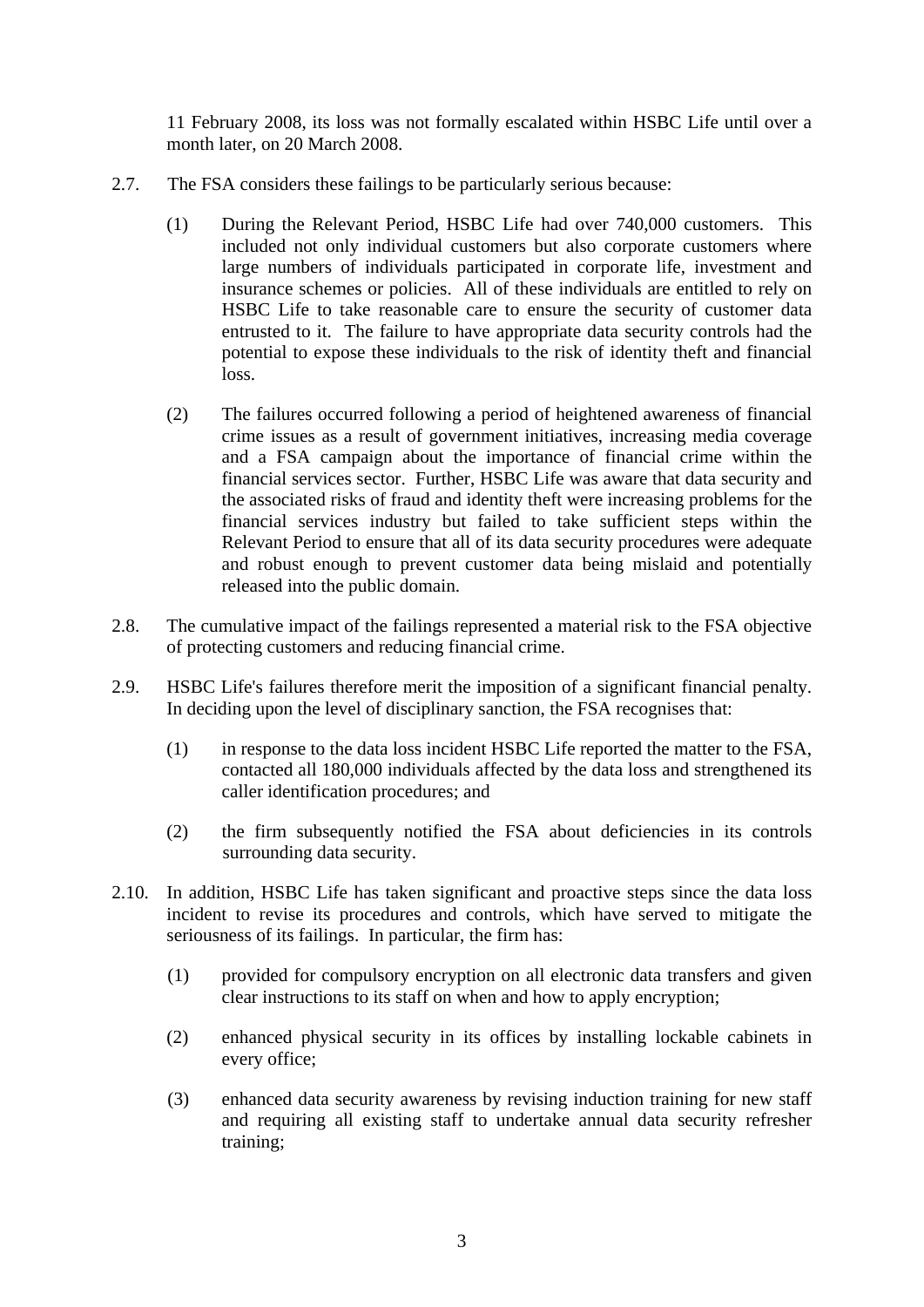- (4) introduced an Information Security forum as a sub-committee to the formal risk committee structure;
- (5) implemented procedures to further restrict the ability to download data to portable devices; and
- (6) introduced the dedicated role of Business Information Risk Officer, including assessing ongoing performance against 18 key information risk indicators.
- 2.11. HSBC Life has also co-operated fully with the FSA in the course of its investigation.

# **3. RELEVANT STATUTORY AND REGULATORY PROVISIONS**

- 3.1. Under section 206(1) of the Act, if the FSA considers that an authorised person has contravened a requirement imposed by or under the Act, it may impose on him a penalty, in respect of the contravention, of such amount as it considers appropriate.
- 3.2. Under section 2(2) of the Act the reduction of financial crime is a regulatory objective for the FSA.
- 3.3. The FSA's Principles for Businesses constitute requirements imposed on authorised persons under the Act.
- 3.4. Principle 3 of the FSA's Principles for Businesses states that:

*"A firm must take reasonable care to organise and control its affairs responsibly and effectively, with adequate risk management systems."* 

# **4. FACTS AND MATTERS RELIED ON**

#### **Background**

- 4.1. HSBC Life (UK) Ltd is a wholly owned subsidiary of the HSBC Group of companies (HSBC Group). HSBC Life has been authorised by the FSA to perform a number of regulated activities since 1 December 2001. HSBC Life is authorised by the FSA to perform investment and insurance activities and is a provider of life and pension products for HSBC Group members, which are sold to individual and corporate customers.
- 4.2. HSBC Life holds large amounts of financial and personal data about its customers. This is frequently exchanged with third parties, such as reinsurance firms, solicitors and medical record bureaus.
- 4.3. Throughout the Relevant Period, HSBC Life had over 740,000 customers, which were a mixture of individual and corporate customers. It held data for more than 1 million other individuals as the firm retained data for "non-live" policies, which included inactive policies or single premium policies that had not reached maturity.
- 4.4. The types of confidential customer data held by HSBC Life and handled by or accessible to its staff variously includes: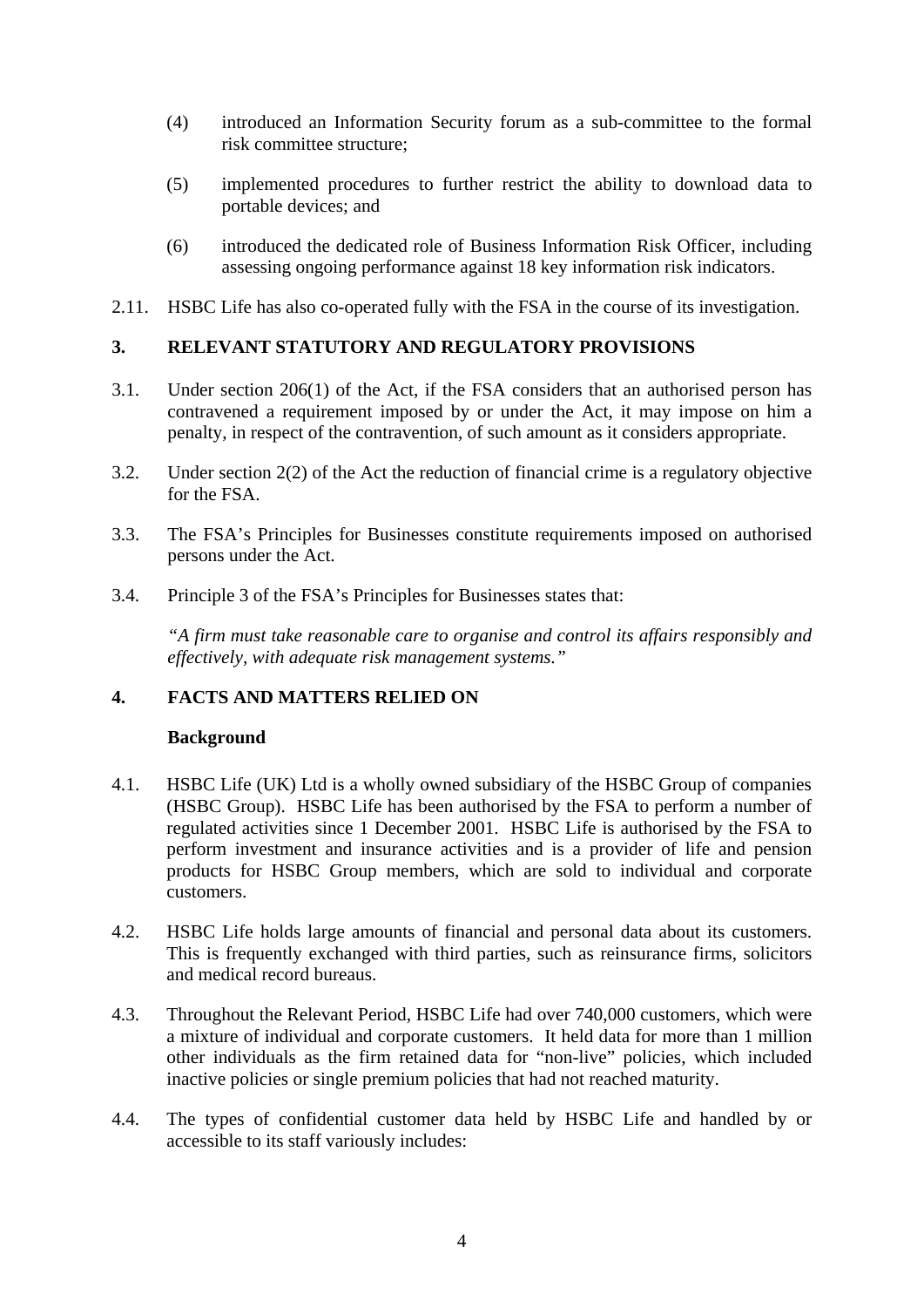- (1) full name, title and gender;
- (2) date of birth;
- (3) full address;
- (4) National Insurance number;
- (5) associated medical and claim records; and
- (6) product and policy information such as: policy numbers, expiry/maturity dates, the amount and frequency of payments made and details of the debited bank account.
- 4.5. As part of its regular business, HSBC Life's Finance department sent monthly electronic reports of current life policies to reinsurance firms. In most cases, the reports were accessed by the reinsurer via a secure electronic "mailbox" system. These reports contained details of "live" policies administered through particular reinsurers. The policy data included names, ages, sex, dates of birth, smoker status, policy numbers, the same details for joint policy holders, premia and sums assured. However, one reinsurer was unable to utilise this secure system. Accordingly, HSBC Life staff each month copied the reports on to a CD and sent the CD to the reinsurer by post:
	- (1) the CD typically contained policy data for approximately 260,000 individuals and approximately 1,900 claimants;
	- (2) throughout the Relevant Period, the data on the CDs was not encrypted and it was posted by unrecorded delivery.

#### **Assessment of data security risk**

- 4.6. Throughout the Relevant Period, HSBC Life failed to undertake an adequate assessment of the risks that customer data in its possession might be lost or intercepted and used for the purposes of financial crime, in particular whether its existing systems and controls were adequate to manage these risks.
- 4.7. The customer data held within HSBC Life was sufficient for criminals to use as a starting point to fraudulently redeem policies and to commit identity theft and other frauds.
- 4.8. In July 2007 HSBC Life received an email from its Head Office Compliance department which highlighted the risk to the security of customer data transferred to third parties by disc. It instructed staff to ensure that data security procedures were adequate and robust enough to prevent customer data being mislaid and potentially released into the public domain. Although HSBC Life undertook a review of its processes following receipt of this email, and the CEO asked for confirmation that all areas of the business address any gaps in the process, the Finance department was not included in this activity until a separate internal audit identified the relevant issues in January 2008 (see paragraph 4.29). Procedures were then implemented in March 2008.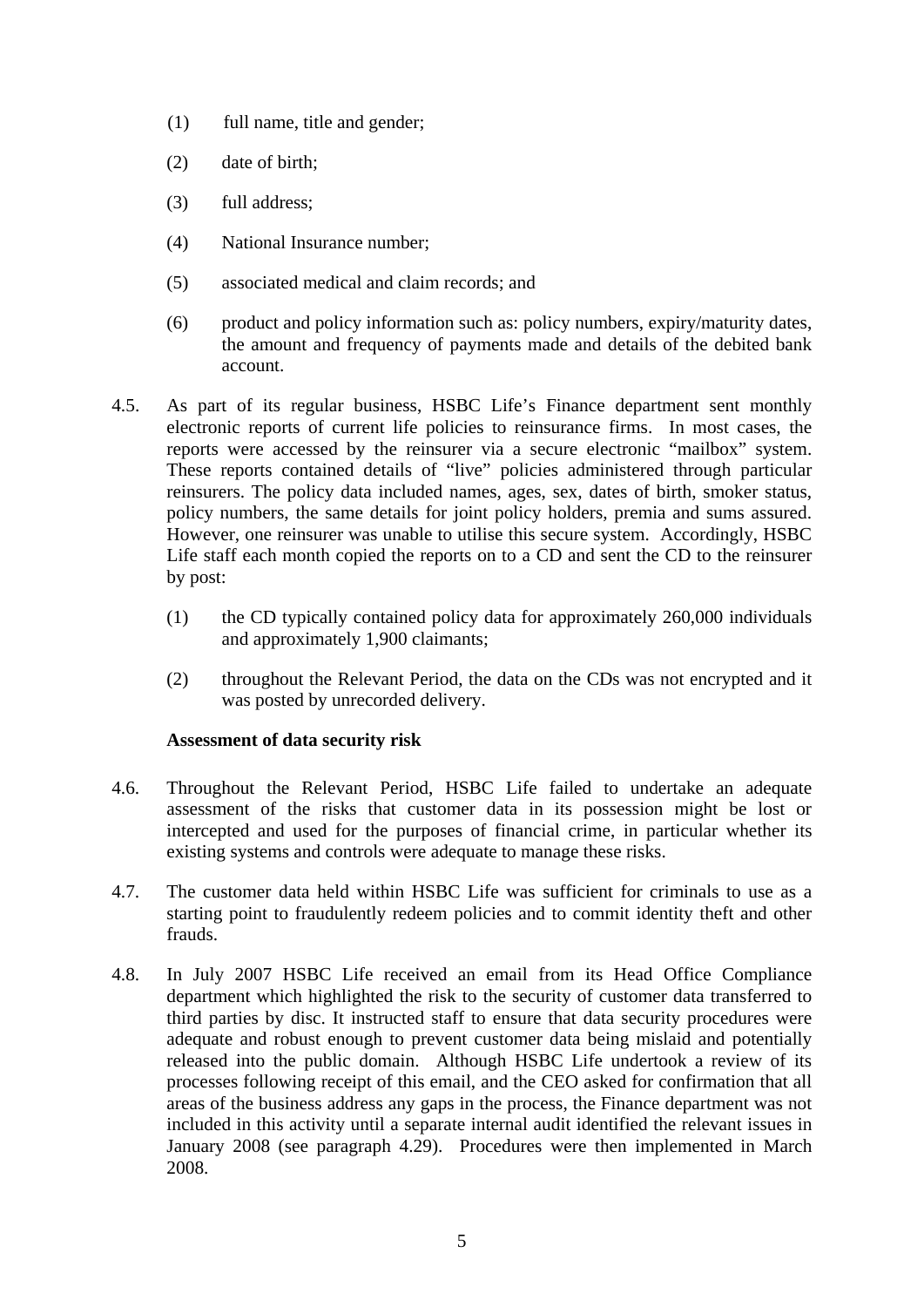#### **Relevant systems and controls**

- 4.9. During the Relevant Period, HSBC Life failed to take reasonable care to ensure that its data security procedures were adequate and robust enough to prevent customers being exposed to the risk of financial crime, especially in respect of the day-to-day working practices that affected data security.
- 4.10. HSBC Life failed to take care to adequately organise its procedures concerning data security. Its procedures were a complex amalgamation of HSBC Group mandated procedures and its own business-specific instructions. These were available to staff via links on the HSBC intranet. The procedures were inadequate in that:
	- (1) they covered a very broad range of information handling issues that were mostly focussed on compliance with the Data Protection Act 1998 (DPA) rather than the financial crime risks associated with the loss or theft of customer data (e.g. identity theft);
	- (2) the procedures concerning data security were inadequately organised and presented. HSBC Life's data security procedures were not contained in a single document but in a wide variety of documents and locations on the intranet. Staff had to find a number of different documents to understand the procedures in full; and
	- (3) they were conflicting and fragmented which could not have helped staff understand their responsibilities for data security.
- 4.11. The two key areas where customer data was exposed to the greatest risk of loss or theft were communications security (i.e. security of information sent by HSBC Life to third parties such as reinsurers) and physical security (i.e. security of information kept within HSBC Life's offices).

#### *Communications Security procedures*

- 4.12. During the Relevant Period, HSBC Life failed to have effective procedures in place and provide adequate guidance to staff concerning how to protect customer data being transferred out of the firm.
- 4.13. Procedures that were available during the Relevant Period were conflicting and lacked sufficient detail. For staff intending to send data externally, there were at least two differing standards of security requirements (password protection or encryption) between concurrent documents. A member of staff following one procedure could be unaware of the conflicting procedures in another document, which could lead to confusion and inconsistent practices being adopted by staff.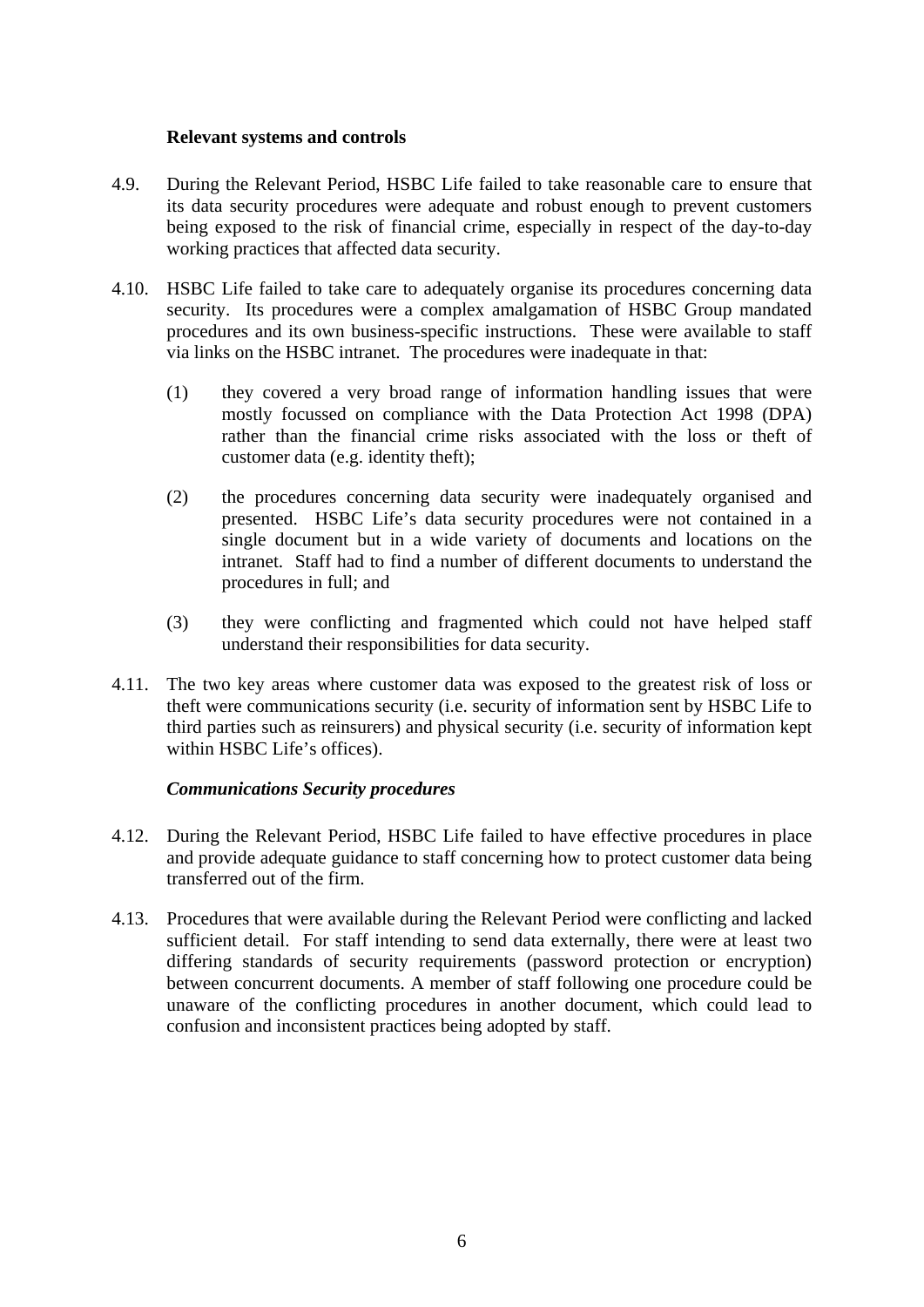4.14. HSBC Life gave no guidance concerning the appropriate level of postal or courier service required for sending computer media such as CDs or discs containing customer data. Although this risk was identified in January 2008, HSBC Life did not implement a formal policy until March 2008.

### *Physical Security procedures*

- 4.15. During the Relevant Period, although access to HSBC Life's offices was securely restricted to staff and independent contractors, the firm failed to provide adequate resources for staff to comply fully with the firm's procedures concerning the physical security of customer data.
- 4.16. HSBC Life staff had access to physical security guidance in the form of the "Branch Procedures manual". Although this was a guide aimed at HSBC branch staff rather than tailored to non-branch businesses, it was adopted by HSBC Life.
- 4.17. The procedures included clear desk policies and specific action points (for example, checking printers and faxes, clearing post and locking away customer data). However, the effectiveness of these procedures in protecting customer data was limited. Until the end of the Relevant Period, staff within the Finance department did not have readily available keys to lock cabinets, so customer data cleared from desks was left unsecured.

### **Staff training and guidance**

- 4.18. During the Relevant Period, HSBC Life failed to provide adequate training to its staff to ensure that they were sufficiently aware of the risks of financial crime arising from the loss or theft of customer data. Staff were not provided with training which adequately addressed the data security risks arising in the course of their day-to-day duties.
- 4.19. HSBC Life did provide data protection training to staff during their induction, followed by refresher training every two years. However, this training material:
	- (1) focused on compliance with the DPA;
	- (2) did not address working practices in respect of information risk or data security; and
	- (3) addressed the role of HSBC branch staff, rather than being specifically tailored to HSBC Life departments or specific staff roles.
- 4.20. This generic data protection training was supplemented by some detailed step-by-step task-specific instructions, such as instructions for preparing reinsurance policy reports. However, the instructions did not address data security or alternative methods of completing the task (for example, in the event of system incompatibility or errors).
- 4.21. Throughout the Relevant Period, staff received email reminders of various procedures in the form of "Local Diary Cards". These were designed to act as aide-memoirs for best practice and contained links to related procedures on the intranet. Whilst a small number of these reminders related to data security risks (such as adhering to clear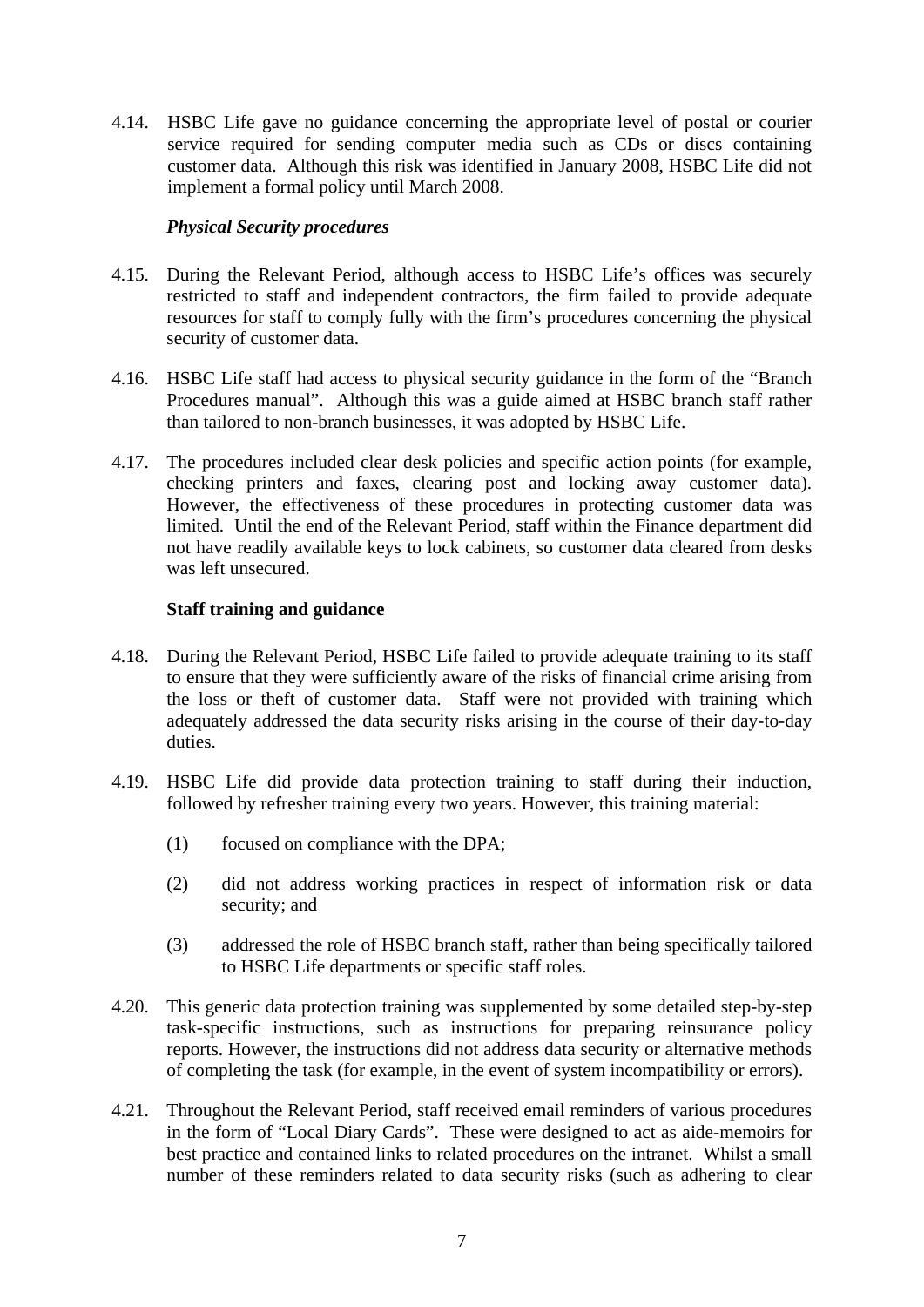desk policies and the need to display security passes), the effectiveness of the system was diluted by there being in excess of 150 different reminders in regular circulation, whilst action points, such as "*ensure all staff are aware of the procedure to follow if fraud is suspected*" were directed at managers.

#### **Monitoring and review of adequacy of controls**

- 4.22. During the Relevant Period, HSBC Life failed to carry out adequate monitoring and paid insufficient attention to the risks associated with lost or stolen customer data.
- 4.23. The monitoring of data security was inadequate to detect and deter all instances of poor working practices. Although monitoring was performed in accordance with riskbased principles, the framework of defined risks did not adequately cover data security and associated financial crime risks.
- 4.24. HSBC Life's Compliance department (Compliance) was responsible for monitoring data protection. Compliance team members attended regular meetings where data protection matters were discussed, along with other agenda items such as regulatory risks. These meetings included discussions on relevant regulatory matters including FSA Final Notices to other firms.
- 4.25. Compliance "Data Protection" reviews focussed on compliance with the DPA, rather than financial crime risks and the "Financial Crime" module looked predominantly at money laundering and fraud. Neither topic included consideration of internal risks, such as physical data security in HSBC Life's offices. The review of practices for sending data to third parties was not included until January 2008.
- 4.26. In addition, technical specialists such as IT Security administrators, were not involved in planning of, or involved in, subsequent reviews. This reduced HSBC Life's ability to detect weak practices and procedures or to identify technical risks such as weak password technology or encryption applications.
- 4.27. Prior to the Relevant Period, Compliance decided that data protection reviews should be treated thematically across the whole of HSBC Life and that it only needed to be addressed every two years. This was based on the belief that underlying data protection issues were relatively constant. This decision underlined the lack of understanding of financial crime risks, including those posed by changing technology.
- 4.28. In January 2008, Compliance undertook a data protection review across HSBC Life. Using a risk-based approach, the reviewers did not examine the Finance department that was sending CDs to reinsurers by post. The data loss which occurred later that month originated from the same department (see paragraph 4.34 below). The Finance department had previously been reported internally by Compliance in April 2007 for a Data Protection breach. Although a manual corrective process was put in place at the time, the breach was "*due to a lack of awareness*".
- 4.29. During the January review, Compliance identified a process of customer data being transferred externally without adequate risk or security assessment. The reviewer graded it as low risk, due to management plans to implement a revised policy. The risk to customer data was not addressed until a policy was implemented in March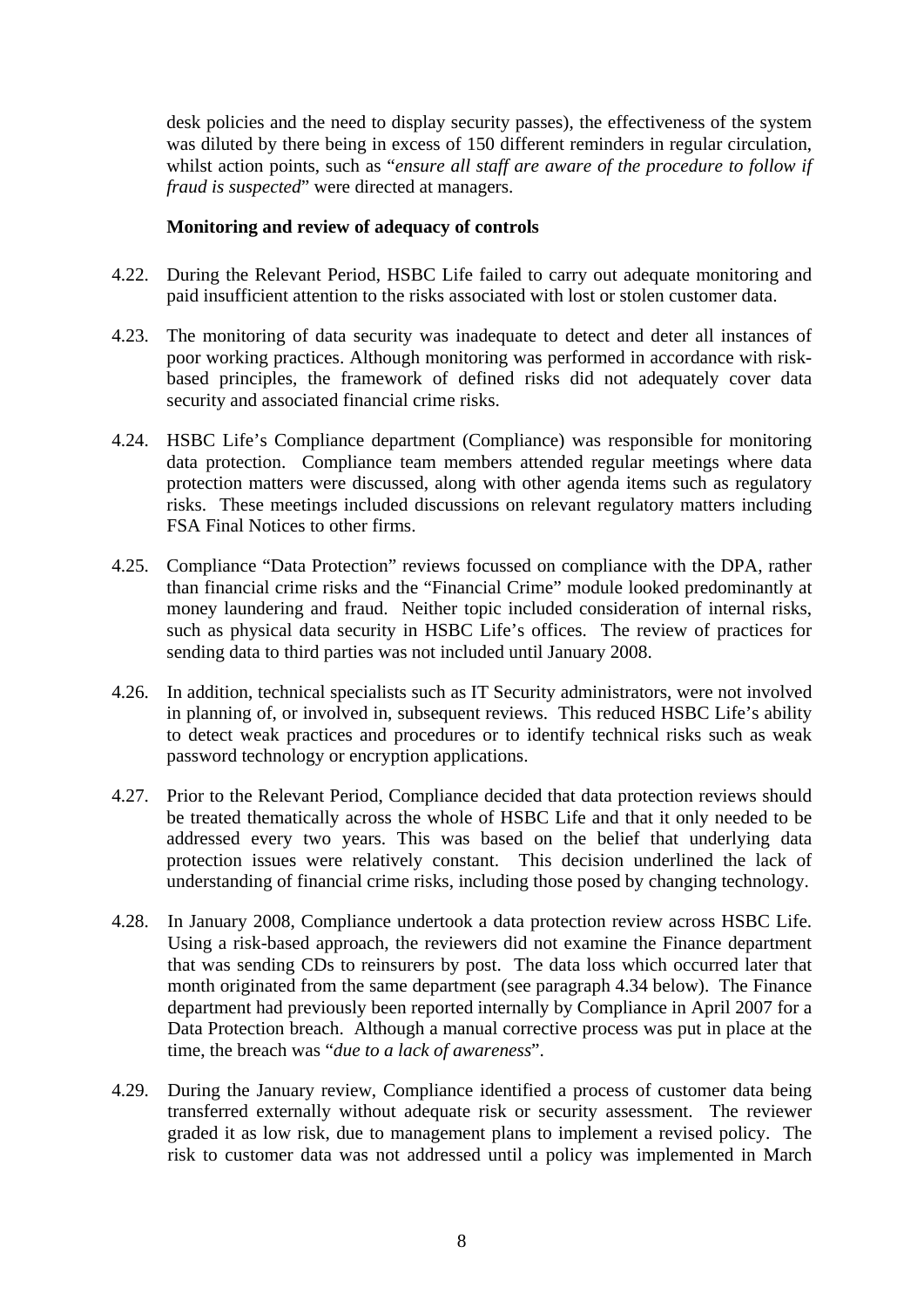2008. An HSBC Group Audit in February 2008 identified the issue of customer data being sent that was not secured as high risk.

#### **Practices adopted by staff**

- 4.30. In the absence of clear procedures, guidance and adequate training and monitoring, HSBC Life staff in the Finance Department adopted working practices that put customer data at risk.
- 4.31. Although there was a general awareness of the existence and location of HSBC Life's business procedures, the structure and content of available information (as described in paragraph 4.10 above) made it difficult for staff to find answers easily on the intranet.
- 4.32. The Finance department had established the practice of sending unencrypted data to at least one third party on an unencrypted CD by unrecorded delivery (as described in paragraph 4.5 above). This was a major risk to customer data security.
- 4.33. Although HSBC Life staff had access to detailed clear desk procedures and lockable cabinets were provided, and notwithstanding that access to HSBC Life's offices was securely restricted, Finance staff routinely left the cabinets storing customer data unlocked, due to a lack of available keys. The customer data left unsecured in this manner included unencrypted electronic copies of more than 740,000 "live" policies and over 1 million "non-live" policies in HSBC's "LifePen" system. This issue demonstrated a lack of staff and management awareness and diligence over simple financial crime precautions.

#### **Data loss incident**

- 4.34. In January 2008, a second reinsurance firm became unable to access the monthly policy data sent to it by HSBC Life electronically via its usual secure mailbox. On 31 January 2008, HSBC Life provided the data on CD by post, following the existing practice which it had adopted for the first reinsurer (see paragraph 4.5 above).
- 4.35. At the time the existing practice was to put the data into an electronic document, which was password protected and copied on to a CD. HSBC Life posted the CD to the second reinsurer by unrecorded delivery. The CD contained details of 369,000 policies, putting at risk the personal information of 180,000 individuals. The data included names, ages, sex, dates of birth, smoker status, policy numbers, the same details for joint policy holders, premia and sums assured.
- 4.36. The fact that the CD had not arrived at the second reinsurer was identified by HSBC's Global Service Centre on 11 February 2008, who contacted HSBC Life and requested another copy to be sent. This second copy was also unencrypted, but was this time sent by recorded delivery and arrived successfully.
- 4.37. Although the individual concerned discussed the incident with a colleague internally and was advised to escalate the matter, a formal alert that a data loss incident had occurred was not escalated within HSBC Life until over a month later on 20 March 2008.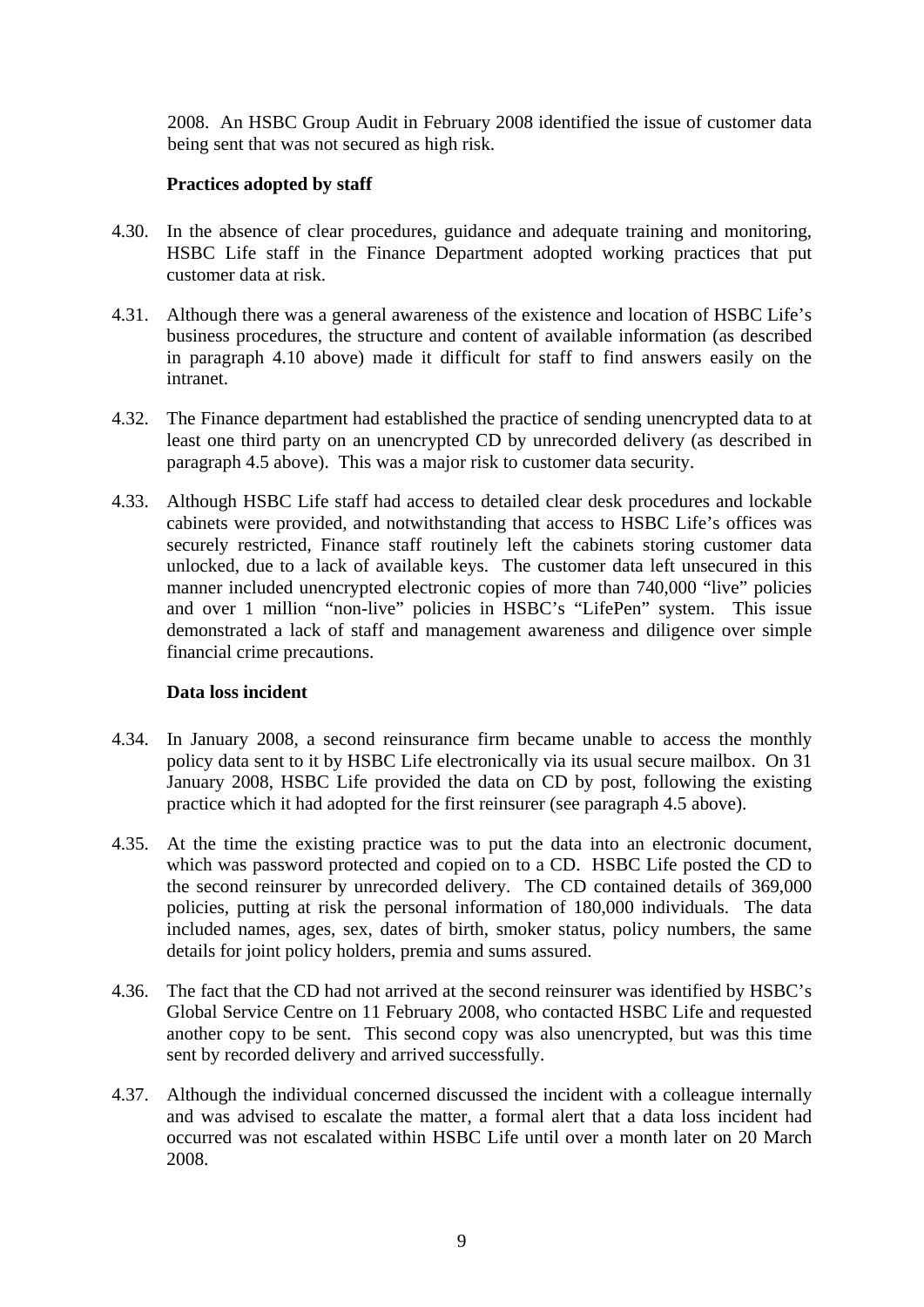- 4.38. The incident identified the following serious failings within the Finance department of HSBC Life:
	- (1) unrecorded and ill-defined practices that are not captured by internal reviews;
	- (2) minimal staff awareness of best practice concerning data security;
	- (3) poor understanding of electronic data protection techniques;
	- (4) no audit trails for bulk data dispatch and delivery; and
	- (5) slow data loss reporting.
- 4.39. Whilst there is no evidence that the lost data was compromised, the password protection applied to the data was very weak and could be easily circumvented. Although the data would have required some technical skill to interpret and did not include individuals' bank account details, it did, however, include sufficient information to potentially pass HSBC Life caller identification checks and thus expose the policy holders to the risk of policy take-over fraud and identity theft.

# **5. PRINCIPLE BREACH**

- 5.1. By reason of the facts and matters set out above, the FSA considers that HSBC Life has contravened Principle 3 of the FSA's Principles for Businesses, namely that HSBC Life failed to take reasonable care to establish and monitor appropriate staff procedures concerning:
	- (1) the secure communication of customer data;
	- (2) the physical security of customer data in its offices;
	- (3) the level of training needed by its staff; and
	- (4) the monitoring of staff.

# **6. FACTORS RELEVANT TO DETERMINING THE ACTION**

#### **Relevant guidance on sanction**

- 6.1. The FSA has considered the disciplinary and other options available to it and has concluded that a financial penalty is the appropriate sanction in the circumstances of this particular case. The principal purpose of a financial penalty is to promote high standards of regulatory conduct. It seeks to do this by deterring firms who have breached regulatory requirements from committing further contraventions, helping to deter other firms from committing contraventions and demonstrating generally to firms the benefit of compliant behaviour.
- 6.2. In determining the financial penalty proposed, the FSA has had regard to guidance contained in the Decisions Procedure and Penalties manual (DEPP) which came into force as part of the FSA's Handbook of Rules and Guidance (the FSA Handbook) on 28 August 2007. The FSA has also had regard to guidance contained in the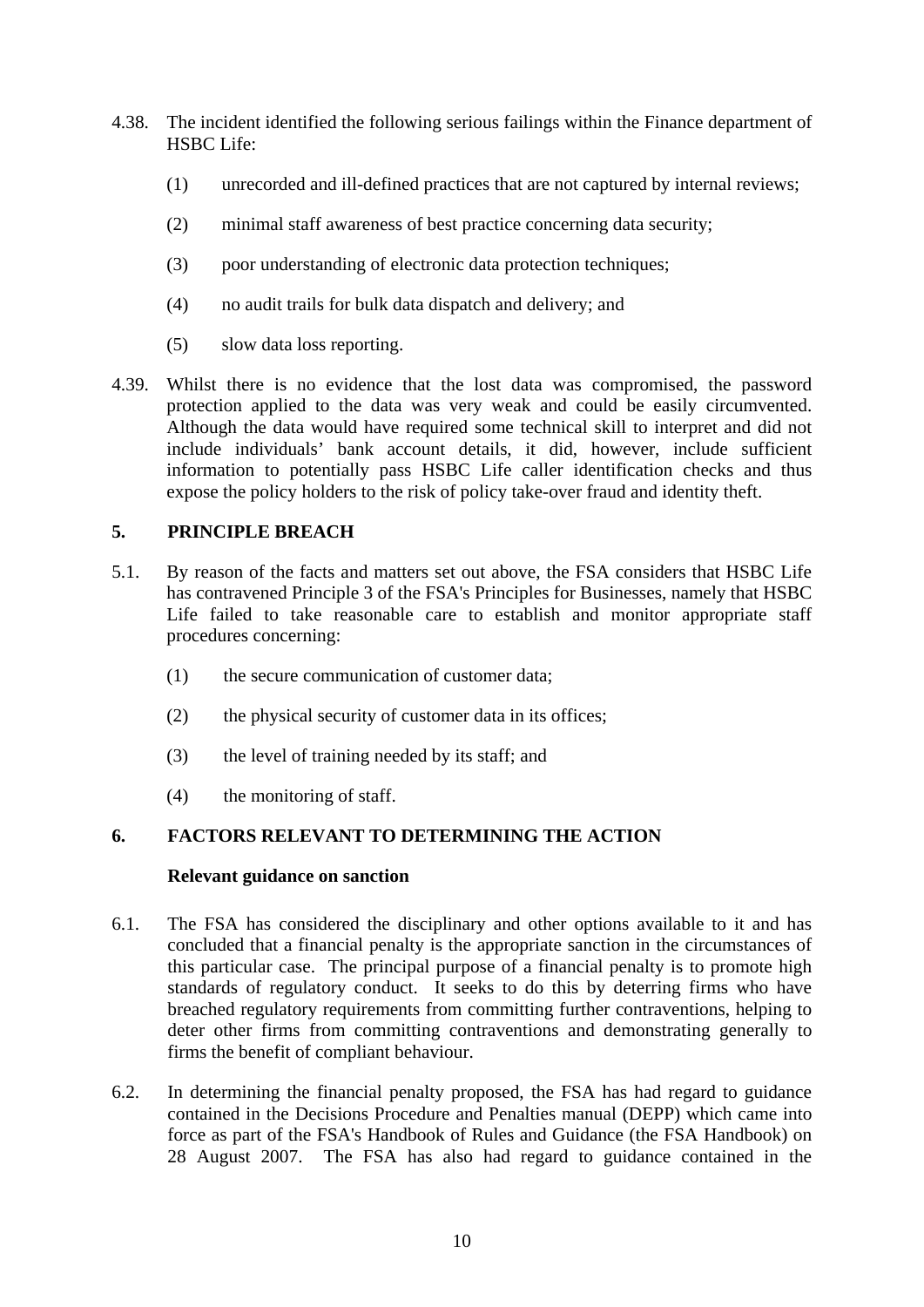Enforcement Manual (ENF) which formed part of the FSA Handbook during the majority of the Relevant Period.

6.3. DEPP 6.5 sets out some of the factors that may be of particular relevance in determining the appropriate level of a financial penalty. Chapter 13 of ENF contains the equivalent guidance that was in effect during the Relevant Period. DEPP 6.5.1 G and ENF 13.3.4 G both state that the criteria listed in DEPP 6.5 and ENF 13.3 respectively are not exhaustive and all relevant circumstances of the case will be taken into consideration. In determining whether a financial penalty is appropriate and the amount, the FSA is required therefore to consider all the relevant circumstances of the case.

### **Deterrence**

6.4. Deterrence is an important factor when setting financial penalties, particularly in cases where the FSA considers that Enforcement action taken in respect of similar breaches in the past has failed to improve industry standards. The FSA considers that the financial penalty imposed will promote high standards of regulatory conduct within HSBC Life and deter it from committing further breaches. The FSA also considers that the financial penalty will help deter other firms from committing similar breaches as well as demonstrating generally the benefits of a compliant business.

### **The nature, seriousness and impact of the breach in question**

- 6.5. The FSA has had regard to the seriousness of the breaches, including the nature of the requirements breached, the number and duration of the breaches and whether the breaches revealed serious or systemic weakness of the management systems or internal controls.
- 6.6. The FSA considers that the failure to implement adequate and effective procedures across the firm, although particularly in the Finance department, is of a particularly serious nature (see paragraphs 2.1 to 2.7 above). For a period of more than two years the firm failed to take adequate care to consider the risks to customer data security. Reducing the extent to which it is possible for a firm to be used for a purpose connected with financial crime is one of the FSA's four statutory objectives. The FSA requires firms to undertake a risk-based assessment of financial crime risk and where necessary to implement controls to mitigate the risk.
- 6.7. The FSA considers that the fact that the control failures resulted in the loss of customer data is an aggravating feature of this case, but this is not the sole reason for imposing a penalty. The defects in the procedures alone are a cause of significant concern and routinely exposed customers to the risk of financial crime.
- 6.8. The FSA considers it particularly serious that the failures by the firm arose during a period of heightened awareness of financial crime issues. The profile of financial crime and customer data security has increased significantly in recent years and the FSA has issued several publications drawing public attention to these risks since November 2004. There have also been numerous high profile articles in the national and trade press, FSA speeches and papers as well as guidance from government and industry organisations.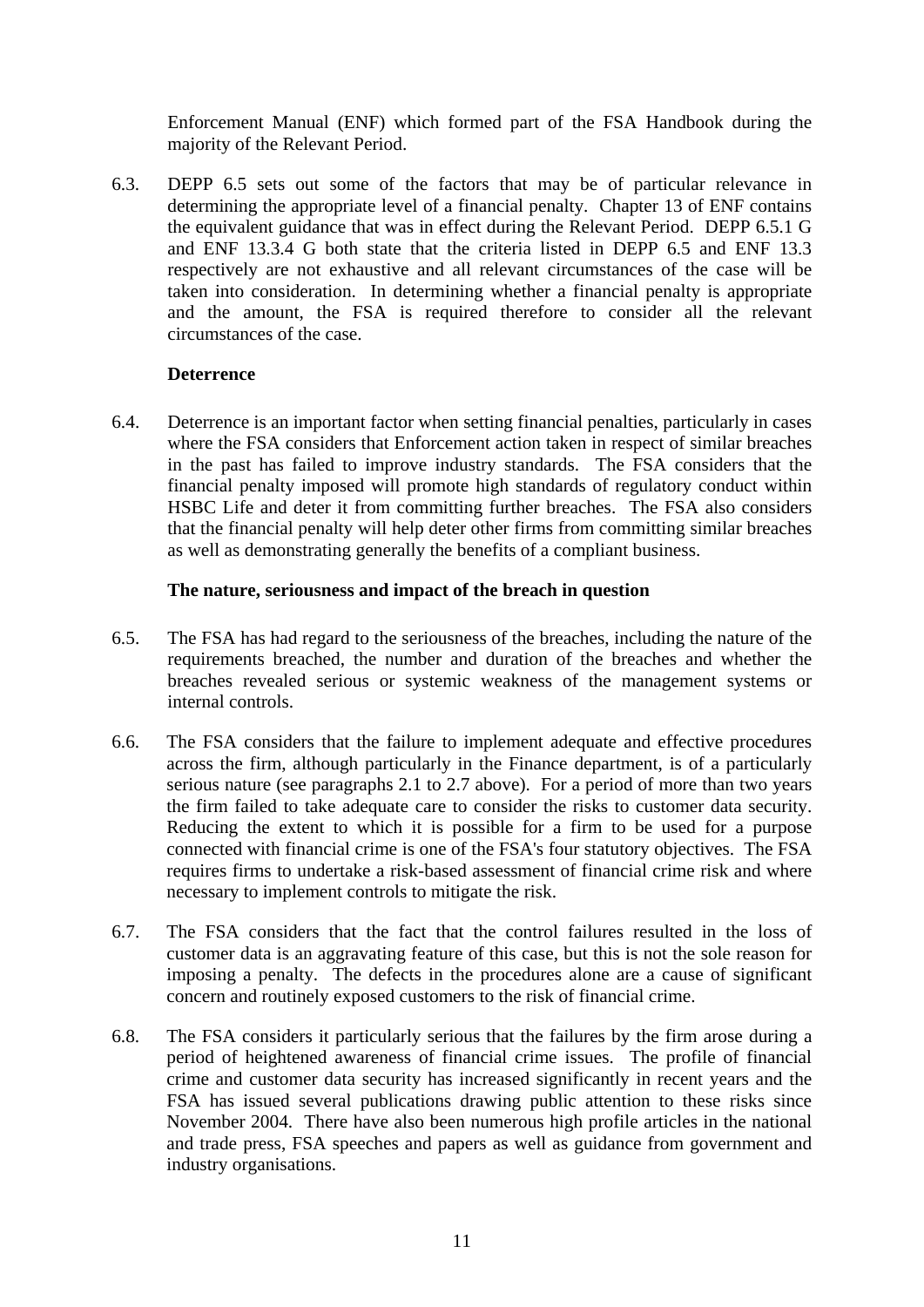6.9. Accordingly, the FSA considers the firm's failure during the Relevant Period to address the risks identified (with reference to both the publicly available information concerning the risk of data loss and the actual data loss at HSBC Actuaries) in a timely and appropriate way to be a serious failure.

### **The size, financial resources and other circumstances of the person on whom the penalty is to be imposed**

6.10. The FSA has had regard to the size, financial resources and other circumstances of HSBC Life.

### **Conduct following the breach**

- 6.11. The FSA considers the firm's failure to address the risks identified (with reference to the publicly available information concerning the risk of data loss) in a timely and appropriate way to be a serious failure.
- 6.12. In response to the data loss and the broad scope review of data protection by HSBC Group Audit, HSBC Life revised its procedures and controls which has served to mitigate the seriousness of its failings. These changes have included:
	- (1) contacting all 180,000 individuals affected by the data loss and revising caller identification procedures to account for the lost data;
	- (2) requiring all staff to complete two programmes of mandatory information risk training, with refresher training mandatory on an annual basis.
	- (3) revising induction training for new staff to enhance the Information Security message. Any staff member who has joined HSBC Life prior to the programme is required to complete the refresher training identified above;
	- (4) providing appropriate software and enforcing compulsory encryption on all electronic data transfers and providing clear instructions on when and how to apply encryption;
	- (5) implementing procedures to further restrict the ability to download data to portable devices and providing keys to staff for all lockable cabinets;
	- (6) introducing the dedicated role of Business Information Risk Officer, including assessing ongoing performance against 18 key information risk indicators; and
	- (7) introducing an Information Security forum as a sub-committee to the formal risk committee structure.
- 6.13. Throughout the FSA's investigation, HSBC Life has co-operated fully and worked with the FSA to facilitate an early settlement of this matter.